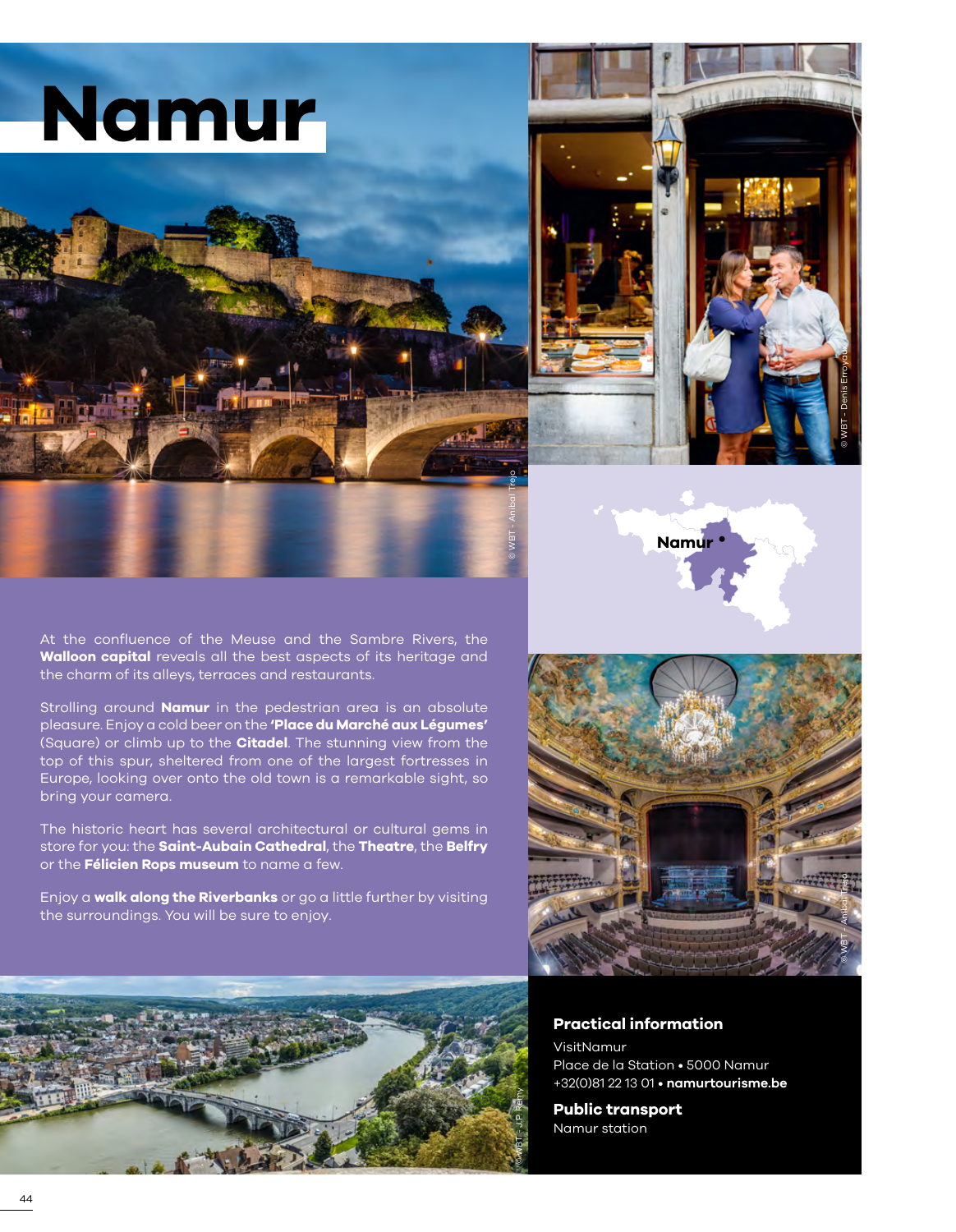# **Where to Stay**

# **La Villa Balat**

This sumptuous 19th century villa located on the banks of the Meuse River has three comfortable 4\* guest rooms with gorgeous architectural features and decoration. The view of the Citadel and the walk along the waterfront to reach the centre add the allure of this accommodation.

Quai de Meuse 39 • 5100 Jambes (Namur) **[villabalat.be](www.villabalat.be)**

# **Le Temps de Livresse**

The concept of this charming rural lodging accommodating 2 to 3 people is born from an immense passion for books. The Bed & Books philosophy in this accommodation is a real lure for bookworms, as will the peace around them be in this countryside retreat close to Namur.

Rue du Château de Saint-Marc 120 • 5003 Saint-Marc (Namur) **[letempsdelivresse.com](www.letempsdelivresse.com)**

### **Les Auberges de Jeunesse (Youth Hostel)**

Set in the former studio of painter Félicien Rops, Namur's Youth Hostel is an inspirational place to stay. It's only 15 minutes from the Citadel, on the banks of the Meuse. The hostel is perched prettily on its banks and offers an interior courtyard and a large green space – perfect for a wide variety of activities.

Avenue Félicien Rops 8 • 5000 Namur **[lesaubergesdejeunesse.be/namur](www.lesaubergesdejeunesse.be/namur)**

#### $\bullet$ **Camping Les Trieux**

A great place for nature lovers, Camping Les Trieux is located on the heights of the village of Malonne, 8 km from Namur. Great for families, it offers you a relaxing environment with plenty of places for tents, mobile homes and caravans as well as the possibility to rent them. Dogs are welcome here too.

Les Trîs 99 • 5020 Malonne (Namur) **[campinglestrieux.be](www.campinglestrieux.be/)**

## **Royal Snail Hotel**

The Royal Snail with its artistic slant is a worthy member of 'Designs Hotels' in Belgium. On the banks of the Meuse and at the foot of the winding road leading to the Citadel, this elegant 4\* superior hotel offers a great restaurant, terrace and well-being centre. It's only a 15-minute walk from the centre of Namur.

Avenue de la Plante 23 • 5000 Namur **[theroyalsnail.com](www.theroyalsnail.com)**

### **Ibis Namur Centre Gare (Hotel)**

600 m from Namur train station and very close to the city centre, this 3\* hotel offers bright, simple and contemporary rooms.

Rue du Premier Lanciers 10 • 5000 Namur **[all.accor.com](https://all.accor.com/hotel/3151/index.fr.shtml)**

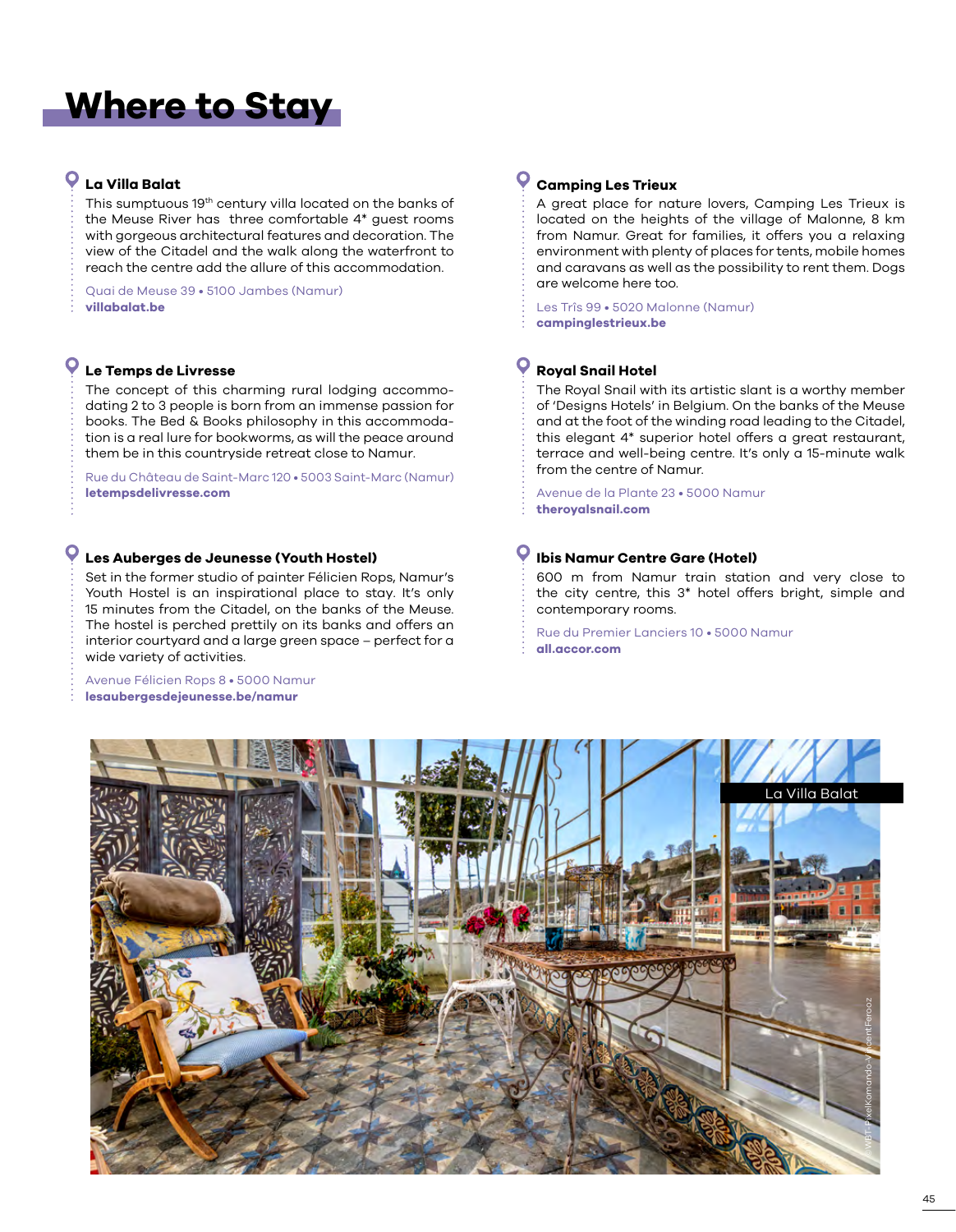# **What to See and Do**

### **<sup>1</sup> Namur Citadel**

Listed as a Walloon Heritage site, the Citadel offers a breathtaking view of the city. It opens up a network of 500 metres of carefully restored underground galleries into which you can take an immersive visit, in artistic sound and light installation, deep into the foundations of the Citadel. In the former 'Terra Nova' barracks, the Visitor Centre retraces 2000 years of urban and military history through the history of Namur and its Citadel, reflecting on the societies that lived there before and looking forward into the future. It's also the natural heart of the city with spectacular views and 80 hectares of green spaces making it a popular place for walks, cycling and picnics.

Route Merveilleuse 64 • 5000 Namur **[citadelle.namur.be](https://citadelle.namur.be/)**

### **<sup>2</sup> Cable Car**

Climb aboard the Namur cable car to take advantage of its unique 360-degree panoramic view over the town and its Citadel. There are 6 cabins available to take you from the historic heart of town to the citadel and its splendors in just 4 minutes.

Rue des Brasseurs 63 • Route Merveilleuse 61 • 5000 Namur **[telepheriquedenamur.be](https://www.telepheriquedenamur.be/)**

#### **<sup>3</sup> Musée Félicien Rops (Museum)**

In the heart of old Namur, where the artist Félicien Rops was born, there is a museum entirely dedicated to his - at times controversial - work. You will discover the fascinating story of his life, his encounters, but also his creations such as the famous *Pornokrates* also called *La Dame au Cochon* (The Lady with the pig).

Rue Fumal 12 • 5000 Namur **[museerops.be](https://www.museerops.be/)**

### **<sup>4</sup> Le Delta (Arts and Culture Space)**

A brilliant 6000 m<sup>2</sup> space devoted to art and culture summarises The Delta in Namur, formerly known as the Maison de la Culture. The building accommodates a range of different spaces dedicated to artistic creation. Discover its performance and exhibition halls, its social areas, its garden and its panoramic terrace.

Avenue Fernand Golenvaux 18 • 5000 Namur **[ledelta.be](https://www.ledelta.be/)**